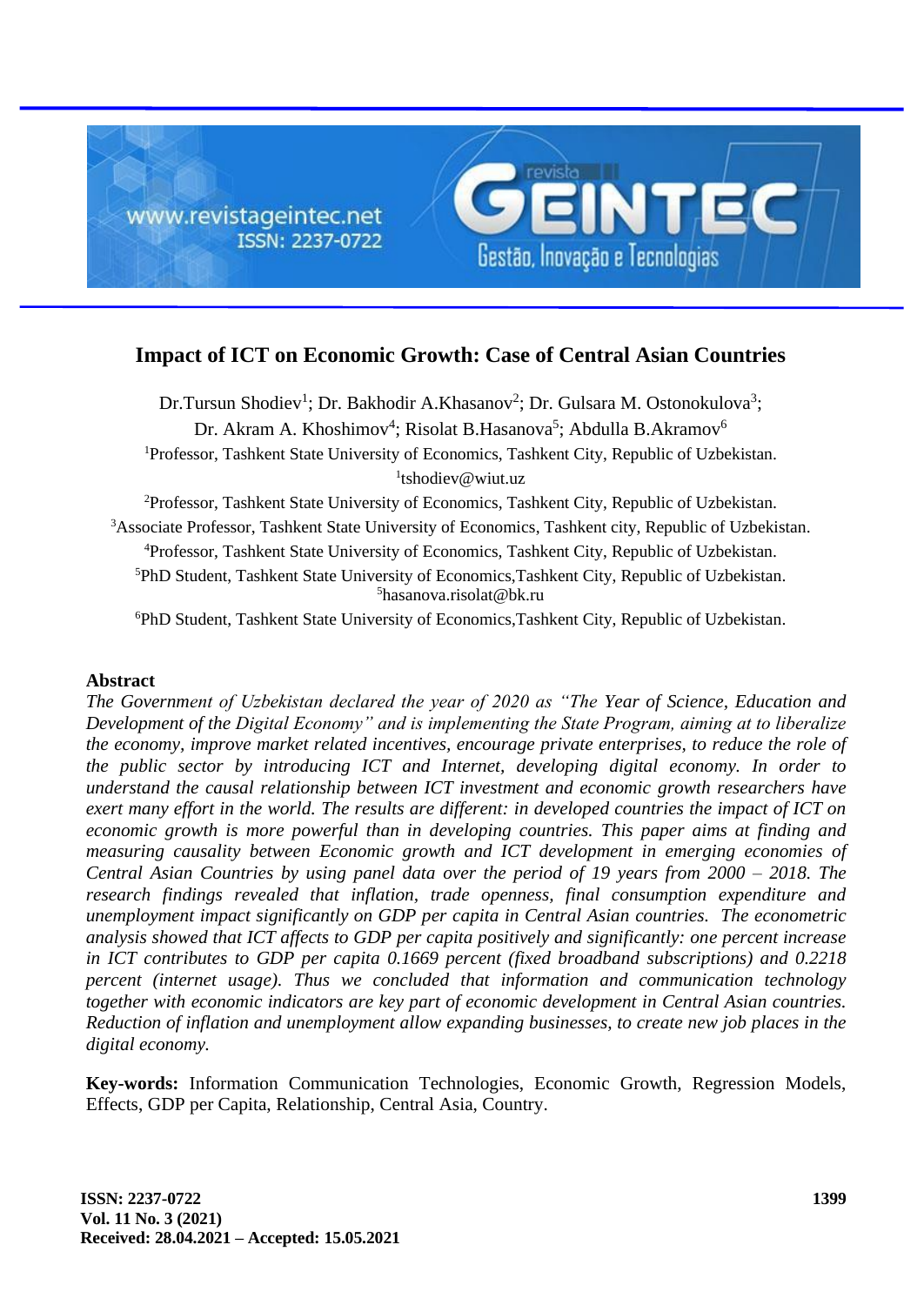#### **1. Introduction**

Nowadays in the conditions of coronovirus pandemic and global crisis, downturn of industries, an implementation of modern information-communication technologies (ICT) in the economy makes possibility to avoid the negative effect of the pandemic, to develop online communications, bilateral trade, small businesses and support private entrepreneurial entities. Today the role of the ICT sphere has been growing. According to the World Bank's statistics the share of ICT is more than 5.5 % of the world GDP. Scientific researches witness that the more the share of ICT, the more the GDP growth is. For example, the increase of wideband lines for 10% in economy networks, raises the growth of GDP for 1.4%. This figure reached 2.5% in China (2020, December 2). The increase of information usage by two times through mobile networks raises the world GDP per capita by 0.5% (2020, December 2). Therefore, there is a positive relationship between ICT and economic growth. Due to economic reforms that were made during the years of independence in Uzbekistan, many new enterprises, small and medium sized businesses were established and on the ICT basis modern management systems were introduced.

Nowadays the share of ICT in GDP of Uzbekistan is accounted for 1.9% and it is planned to increase it up 10 per cent by 2030. But now the implementation of ICT and the Internet in business activity, in exporting and in information sharing and the return from investment directed to the economy is still low. It is well known, that investments directed to the economy of Uzbekistan could lead to the development of science and technologies, to better administration of enterprises and improvement of living conditions of population, and wide use of ICT is becoming a major factor in the modernization of the economy. All these dictate the necessity of using ICT, new technologies in deepening of provided economic reforms and structural changes, in efficient exploitation of these technologies, in implementing of the long - term digital economy program 2030 and increase of their productivity. (Kalandarovna, A.G. 2020).

The rest of the paper is organized as follows. Section 2 provides review of empirical literature on the research topic. This is followed model specification and methodology section. The fourth section analyzes and describes the research results. Section 5 includes final comments, recommended policy implications.

#### **2. Literature Review**

The effects of ICT on the economic growth level have been examined for the past decades by several researchers using various methods, data sets and various time periods at the country-levels or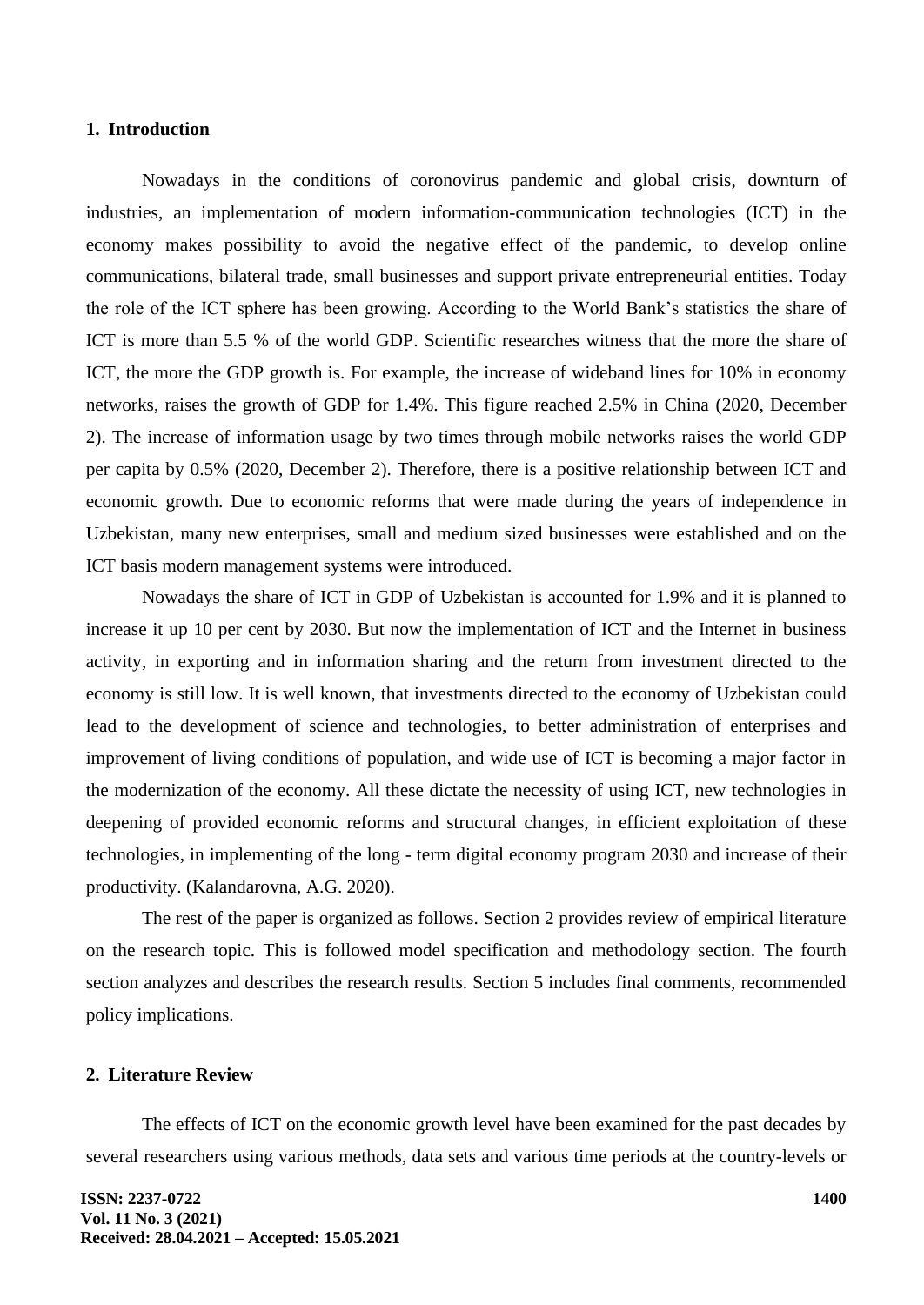panel of countries. Majority of empirically analyzed papers found out that development of ICT use leads to growth in GDP per capita, employment and productivity in a country.

According to the research conducted by the World Economic Forum (World Economic Forum, 2013) a 10 percent rise in the ICT sector of a country leads to a 0.76 percentage rise in GDP per capita, also a 1.03 percentage increase in the rates of employment. The results of a study by OECD (OECD, 2010) indicated that ICT has a driving role in decreasing poverty by making new job places and sources of earnings; also it reduces the expenditure of poorer people for both health and education. Another research conducted by (Czernich et al., 2009), proved a positive effect of ICT on the economic growth, in the paper the impact of fixed broadband-infrastructure on the growth of economy has been analyzed for 25 OECD countries from 1996 to 2007. The results indicated that a 10 percent increase in the broadband-penetration can lead to 0.9 – 1.5 percent increase in GDP growth per capita. It must be noted that the issue of ICT and economic growth has received much attention with respect to the developed countries as opposed to the developing countries. John et al. (2006, p.51), highlighted that ICT enhances economic growth of developing countries by way of: providing cheaper, quality, and empowered communication to marginalized communities. Reduce inequalities in terms of access to education, training and employment and allow boosting economic growth.

#### **3. Research Methodology**

Having reviewed the literature on the relationship between ICT and economic growth and providing correlation matrix the following list of variables have been selected to best describe the effect of ICT on economic growth in Central Asian Countries: Fixed Broadband Subscriptions, Percentage of Individuals Using the Internet, Inflation, Foreign Direct Investment, Unemployment, Trade Openness, Final Consumption Expenditure. This study entirely used secondary data sources covering the year ranged from 2010 to 2018. Data are collected from the "World Development Indicators" (WDI) database World Bank.

The specified econometric models evaluate the impact of several ICT and digital economy determinants on economic growth of Central Asian countries namely: Kazakhstan, Kyrgyzstan, Tajikistan, Turkmenistan and Uzbekistan for the 19 years from 2000 to 2018. In the used econometric models, economic growth is the dependent variable indicated by GDP per capita (in US dollars at current price and PPP).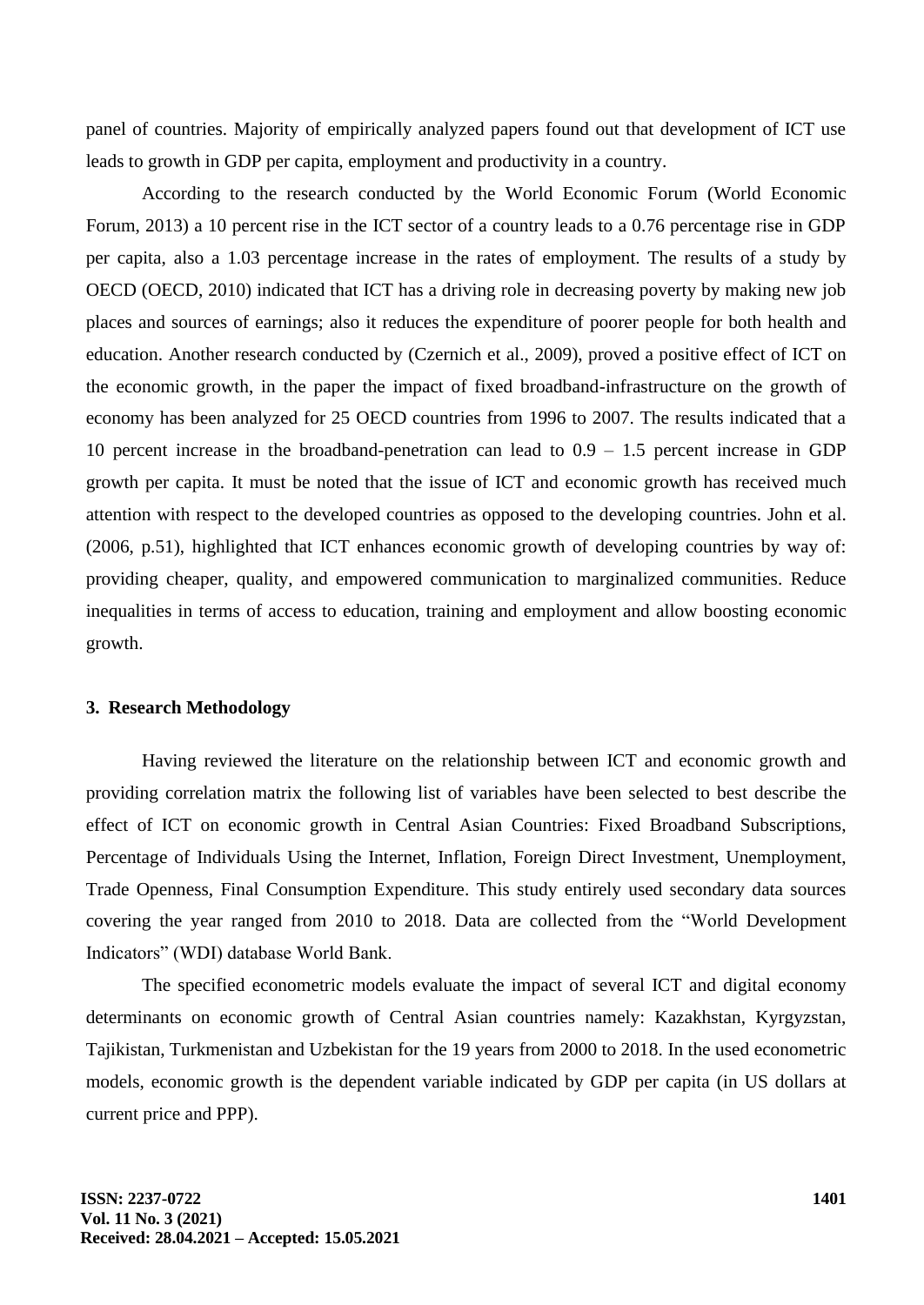| <b>Indicators</b>                                                | <b>Notations</b>              | Data sources                                                    |  |  |
|------------------------------------------------------------------|-------------------------------|-----------------------------------------------------------------|--|--|
| GDP per capita in current and PPP<br>prices, US dollars          | lngdp                         | the "World Development Indicators" (WDI)<br>database World Bank |  |  |
| <b>Fixed Broadband Subscriptions</b><br>per100 inhabitants       | lnfsub                        | the "World Development Indicators" (WDI)<br>database World Bank |  |  |
| <b>Individuals Using the Internet,</b><br>percentage             | <i><u>Ininternetusers</u></i> | the "World Development Indicators" (WDI)<br>database World Bank |  |  |
| Inflation, annually percentage of<br>population                  | lninf                         | the "World Development Indicators" (WDI)<br>database World Bank |  |  |
| Foreign Direct Investment, % of<br><b>GDP</b>                    | <i>lnfdi</i>                  | the "World Development Indicators" (WDI)<br>database World Bank |  |  |
| Unemployment, % of active<br>population                          | unemp                         | the "World Development Indicators" (WDI)<br>database World Bank |  |  |
| Trade-openness, % of GDP                                         | <i>lntrade</i>                | the "World Development Indicators" (WDI)<br>database World Bank |  |  |
| General-government's-final-<br>consumption-expenditure, % of GDP | lnconexp                      | the "World Development Indicators" (WDI)<br>database World Bank |  |  |

Table 1- The Variables, their Notations, Measurement and the Data Sources

To identify the causality of ICT with economic growth in Central Asian countries the following regression equations have been used:

| $\text{Lngdp} = \beta_0 + \beta_1 \text{Lnfsub}_i + u_i$                                                                                                                                                                                                   | (1) |
|------------------------------------------------------------------------------------------------------------------------------------------------------------------------------------------------------------------------------------------------------------|-----|
| $\text{Lngdp} = \beta_0 + \beta_1 \text{Lnfsub}_i + \beta_2 \text{Lninternet}_i + u_i$                                                                                                                                                                     | (2) |
| Lngdp = $\beta_0$ + $\beta_1$ Lnfsub <sub>i</sub> + $\beta_2$ Lninternet <sub>i</sub> + $\beta_3$ Lninf <sub>i</sub> + $u_i$                                                                                                                               | (3) |
| Lngdp = $\beta_0$ + $\beta_1$ Lnfsub <sub>i</sub> + $\beta_2$ Lninternet <sub>i</sub> + $\beta_3$ Lninf <sub>i</sub> + $\beta_4$ Lnfdi <sub>i</sub> + $u_i$                                                                                                | (4) |
| Lngdp = $\beta_0$ + $\beta_1$ Lnfsub <sub>i</sub> + $\beta_2$ Lninternet <sub>i</sub> + $\beta_3$ Lninfi + $\beta_4$ Lnfdi <sub>i</sub> + $\beta_5$ unemp <sub>i</sub> + u <sub>i</sub>                                                                    | (5) |
| Lngdp = $\beta_0$ + $\beta_1$ Lnfsub <sub>i</sub> + $\beta_2$ Lninternet <sub>i</sub> + $\beta_3$ Lninfi + $\beta_4$ Lnfdi <sub>i</sub> + $\beta_5$ unemp <sub>i</sub> + $\beta_6$ trade <sub>i</sub> + u <sub>i</sub>                                     | (6) |
| Lngdp = $\beta_0$ + $\beta_1$ Lnfsub <sub>i</sub> + $\beta_2$ Lninternet <sub>i</sub> + $\beta_3$ Lninfi + $\beta_4$ Lnfdi <sub>i</sub> + $\beta_5$ unemp <sub>i</sub> + $\beta_6$ trade <sub>i</sub> + $\beta_7$ conexp <sub>i</sub> + u <sub>i</sub> (7) |     |

As we know that in the panel-data study data consists of repeated-observations of the same units, regarding to the current case they are sampled countries. The current panel data in use is balanced, as the period for all of the countries is the same. Implementation of panel data to research enables to control variables; those neither can be observed nor measured, namely: cultural-factors among the sampled countries. Further, using panel data is preferred to investigate variables, which change over-time, however not from one region to other. This method investigates the causality among independent variables and the output in the same units. Each country has its particular characteristic which possibly can influence the independent-variables. When implementing fixed effect model, it is assumed that the determinants are affected by specific characteristics and this must be checked. It known that there is relationship between independent-variables and error-term and in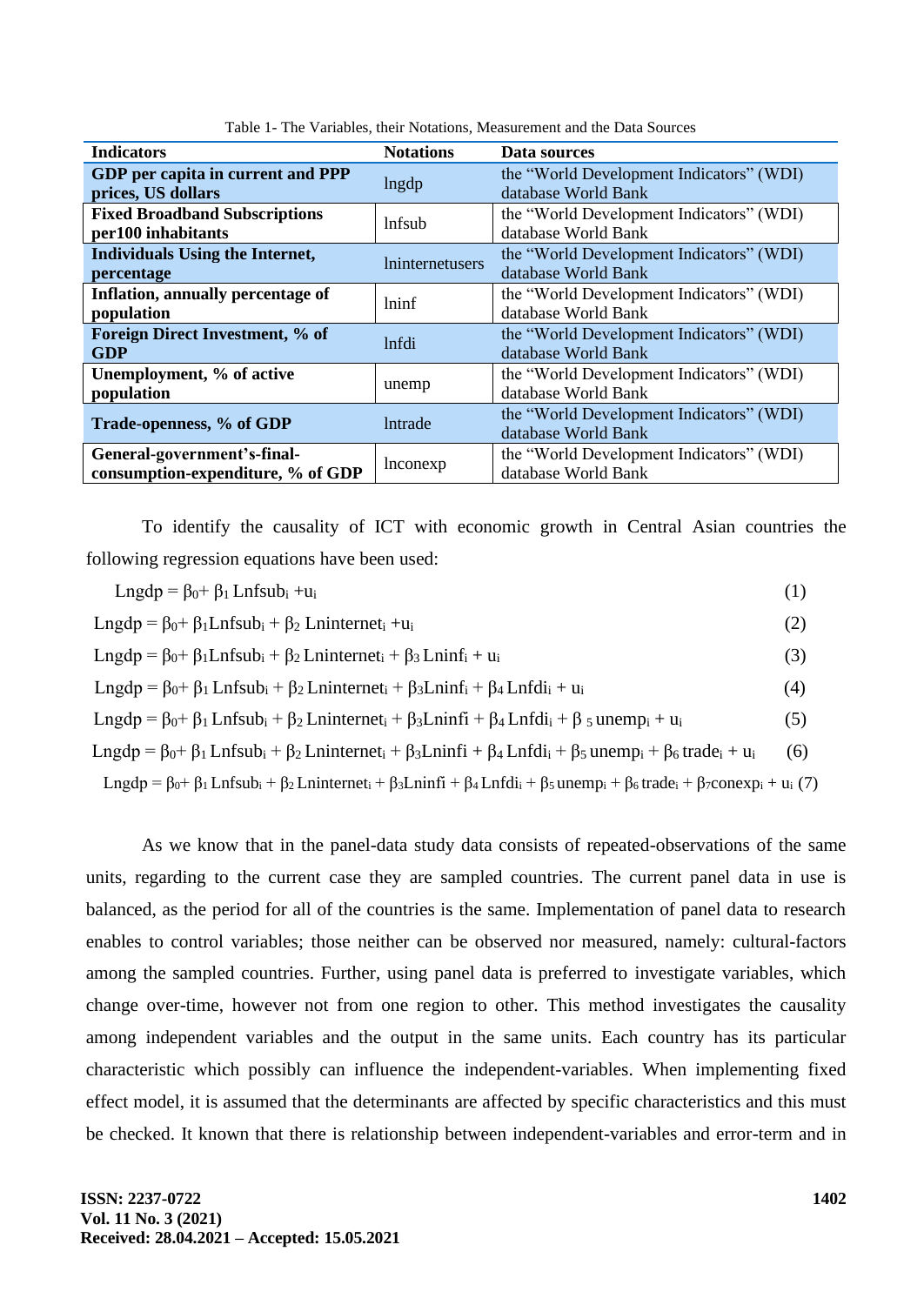order to terminate the influence of those characteristics of independent-variables the fixed-effect techniques are used. One of the essential principles of fixed effect model is that all those techniques impact each region individually. Since each country differs from any other the error-term is constant. Given that fixed effect model is applied to investigate the causes of change in any sampled country.

#### **4. Discussion of Regression Results**

The OLS regression results are summarized in Table 2. The columns labeled (1) through (7) each report separate regressions. Each regression has the same dependent variable, Fixed Broadband Subscriptions. The entries in the table are the estimated regression coefficients, with their standard errors below them in parenthesis, certain F –statistics and the final three rows contain summary statistics for the regression, as indicated by the description in each row. The asterisk indicate whether the  $t$  – statistics, testing the hypothesis that relevant coefficient is zero, is significant at 1% level (three asterisks, or 5 % level (two asterisks). All the information regarding regression equations (1) to (7) presented in the tabular format.

Although the table does not report  $t -$  statistics, they can be computed from the information provided. Regressions that include the control variables measuring fixed broadband subscriptions and internet users are reported in column (3) to (7). Controlling for these characteristics cuts the effect of the fixed broadband subscriptions and internet users on per capita GDP respectively: in one forth and two and half times. In all cases the coefficients on the fixed broadband subscriptions and internet users remain statistically significant at the 5 % level. In the four specifications with control variables, regressions (4) through (7), an increase of fixed broadband subscriptions and internet users by one percent lead to increase economic growth respectively approximately to 0.16 and 0.15 percent other factors hold constant. The ICT characteristic variables are potent predictors of economic growth. The fixed broadband subscriptions alone explain only a small fraction of the variation in per capita GDP:  $R^2 = 0.279$  and together with internet users jumps to  $R^2 = 0.376$ . Adding more 5 control variables to the model has increased  $R^2$  to 0.8091.

This paper investigates the impact of information and communication technologies on economic growth in the case of 5 Central Asian countries by implementing panel data for the period of 19 years from 2000 to 2018. The regression-assumptions and several tests recommended by empirical econometric-literature (Gujarati, 2013) have been checked (See appendix 1), in order to choose the model, which best shows the impact of ICT use on economic growth. For the implemented tests, the descriptive tables and findings are presented. The findings of the descriptive analyses, tests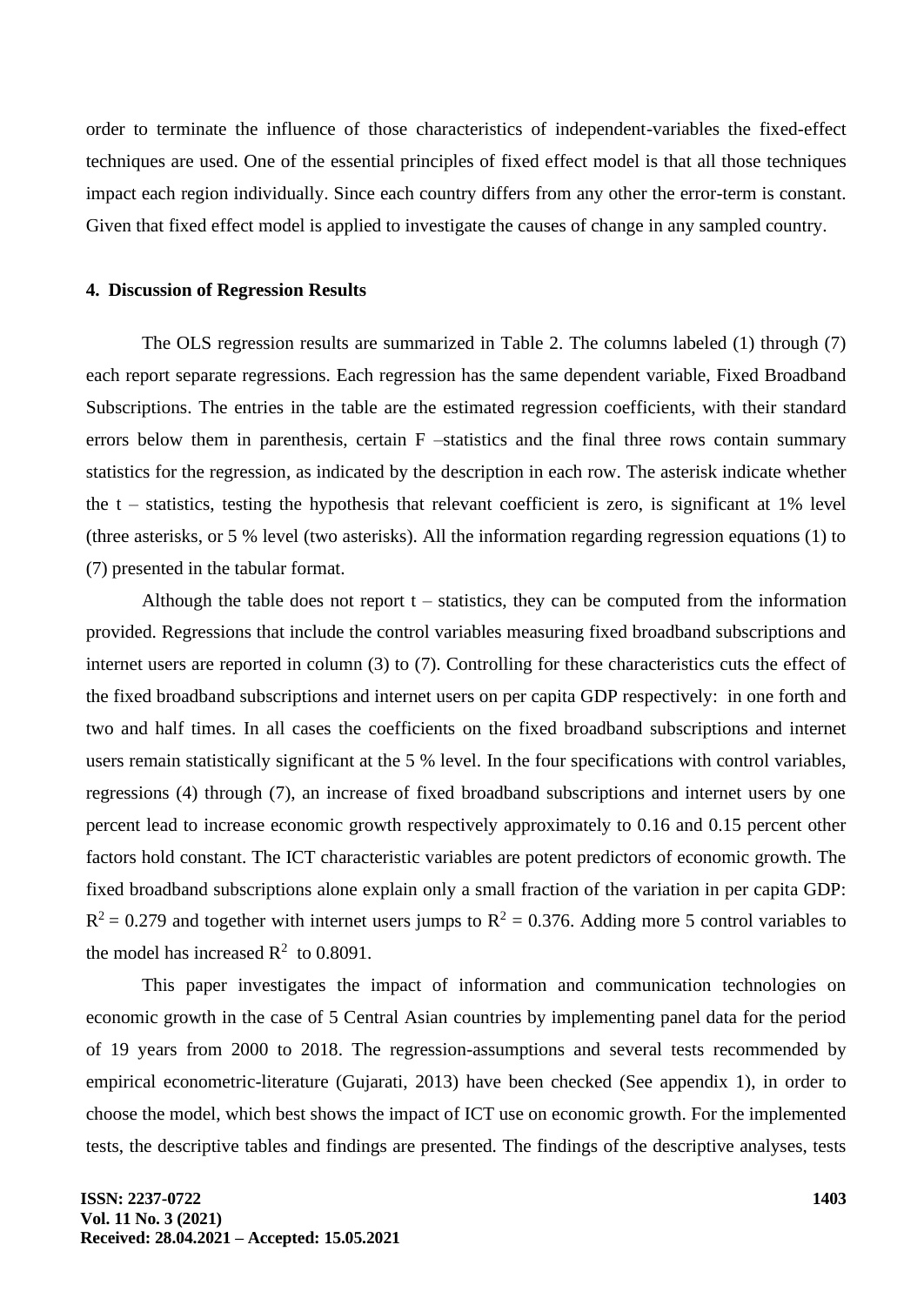and statistics indicated that all sampled variables have positive but not all of them are significant for the chosen period of time. Overall outcome of the study adduced that each of the chosen indicators meets all the requirement of panel analyses.

The main aim of conducting regression analysis is to separate the relations among each independent variables and dependent variables. If the correlation is strong among the variables, then it would be more problematic to make changes in variables. As the independent variables have a tendency to change in harmony, it is generally problematic for the model to evaluate the causality among independent variables and the dependent variables. The constructed correlation matrix has been given in the Appendix 1. Analysis showed that information and communication technology has not very much correlation among the independent variables selected to analyze the economic growth in Central Asian countries, where main indicators of ICT namely: the highest correlation have been found out between control variable (fixed broadband subscriptions) and the dependent variable (GDP per capita), the correlation is 0.5397 and this is still normal. GDP per capita and percentage of individuals using the internet have the highest correlation with the rate of 0.58.4 between percentage of individuals using the internet and GDP per capita. Applied economic control variables have not multicollinearity problem with economic growth while only trade openness and capital formation have released 0.3879 and 0.3467 correlation with foreign direct investment respectively for the economic growth of the sampled Central Asian countries. Taking into consideration the nature of the panel analyses, and we have to select either fixed effect or random effect model for the analyses. Thus, Hausman test has been employed. The findings from Hausman test is given in Appendix 2. Outcome of the analyses for Hausman test indicated that fixed effect model is applicable in the current case of analyses because the probability is lower than 0.05 (See Appendix 3). Variance Inflation Factor Test (VIF). The Variance Inflation Factor Test is applied to find multicollinearity in regression analysis. The problem of Multicollinearity happens when there is correlation among the variables in the applied model. If this problem exists it can badly influence to the results of regression and the test measures in what level the variance of regression affected because of the multicollinearity problem in the selected model (Stephanie, 2015). Thus, this VIF test has been applied in order to avoid and prevent data from multicollinearity problem and the findings in the appendix 7 have been released. The results indicated that in the model, there is not multicollinearity problem that can adversely affect to the results from the run of regression. The results from the VIF test have been carried out and VIF is 3.51 less than 10. Madden and Savage (2008), analyzed empirically the correlation of foreign direct investment with economic development, with the data for 28 EU member developed countries from 1990 to 1995. The outcome of the research indicated a positive correlation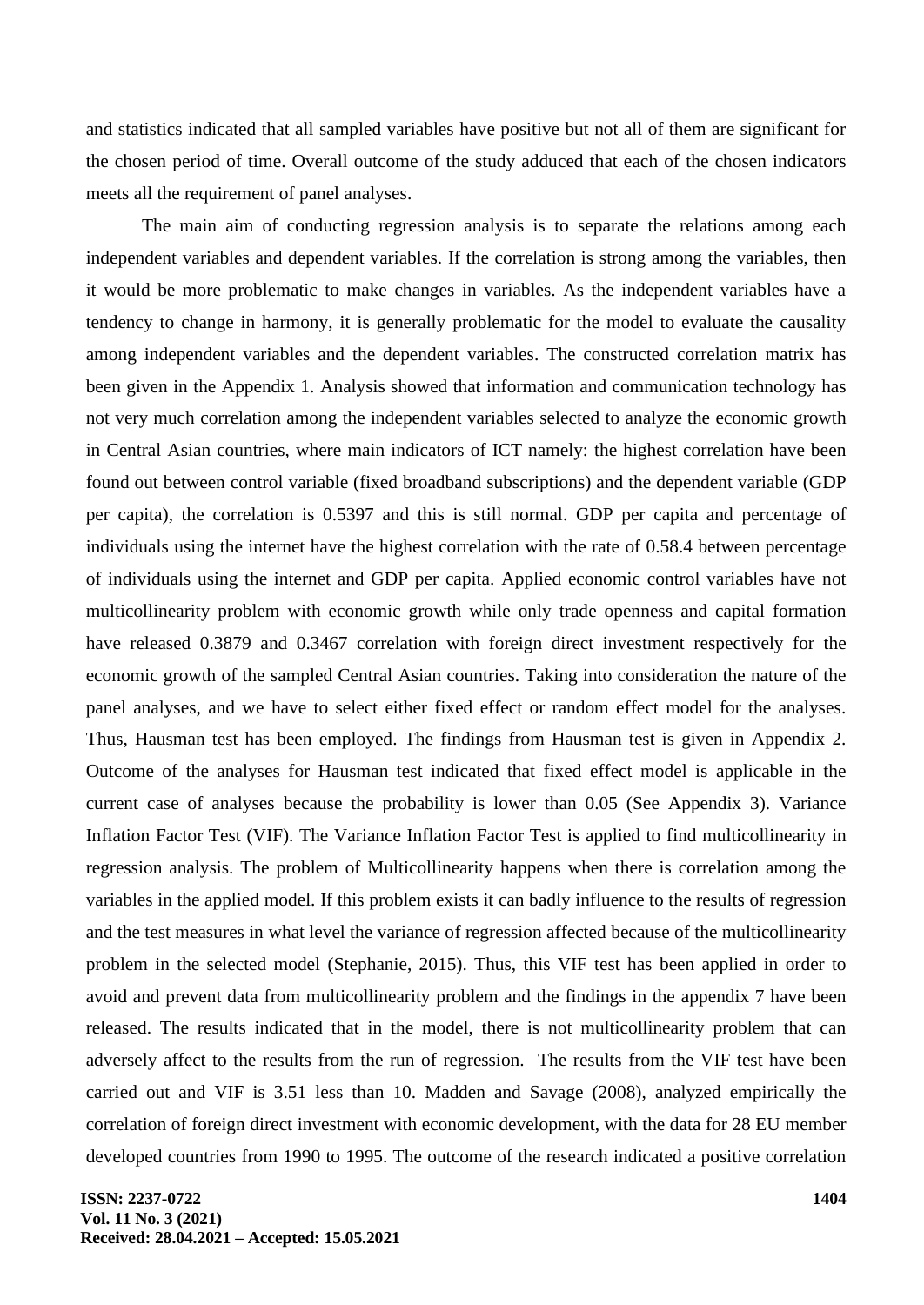between the indicators. The found results released that foreign direct investment (FDI) has positive but insignificant effect on GDP per capita for developing countries.

Since, Central Asian countries are developing, the foreign direct investments showed positive but insignificant effect on GDP per capita. Yousefi (2011) used data for 62 different levels of countries to analyze whether ICT would promote the improvement of economic developments. Findings from the research indicated that ICT affects more significantly on the economic growth of developed countries rather developing countries. Thus, the researcher highlighted that for lowerincome countries, economic development is not really depend on investments in information and communication technologies. Other researchers analyzed potential effect of FDI and ICT to productivity.

|                           | (1)         | (2)         | (3)         | (4)          | (5)          | (6)          | (7)          |
|---------------------------|-------------|-------------|-------------|--------------|--------------|--------------|--------------|
| Ln_fsub                   | $0.2055***$ | $0.0551***$ | $0.0575***$ | $0.1551***$  | $0.1547***$  | $0.1737***$  | $0.1670***$  |
|                           | (0,0303)    | (0,0158)    | (0,0162)    | (0,0595)     | (0,0467)     | (0,0412)     | (0, 0352)    |
| Ln_internetuser<br>S      |             | $0.3844***$ | $0.3695***$ | $0.3841***$  | $0.0916***$  | $0.0469***$  | $0.1473***$  |
|                           |             | (0,0206)    | (0,0248)    | (0,0864)     | (0,0387)     | (0,0197)     | (0,0421)     |
| $Ln_$ inf                 |             |             | $0.0489***$ | $-0.2492**$  | $-0.1820**$  | $-0.1729**$  | $-0.2218**$  |
|                           |             |             | $(-0,0144)$ | $(-0, 1465)$ | $(-0,08153)$ | $(-0,08014)$ | $(-0,0869)$  |
| Ln_fdi                    |             |             |             | $0.1191**$   | $0.0349**$   | $0.2324***$  | $0.1301**$   |
|                           |             |             |             | (0,08108)    | (0,0177)     | (0,0864)     | (0,0759)     |
|                           |             |             |             |              |              |              |              |
| <b>Unemp</b>              |             |             |             |              | $0.2915***$  | $0.2241***$  | $0.1604***$  |
|                           |             |             |             |              | $(-0,0397)$  | $(-0,0373)$  | $(-0, 0338)$ |
| <b>Trade</b>              |             |             |             |              |              | $1.6217***$  | 1.6069***    |
|                           |             |             |             |              |              | $(-0,3201)$  | $(-0,273)$   |
|                           |             |             |             |              |              |              |              |
| Conexp                    |             |             |             |              |              |              | $0.1241***$  |
|                           |             |             |             |              |              |              | $(-0,0219)$  |
| <b>Intercept</b>          | 23.784***   | 22.819***   | 22.965***   | 22.263***    | 25.422***    | 26.148***    | 22.294***    |
|                           | (0,5388)    | (0,5768)    | (0,6868)    | (0,5404)     | (0,6038)     | (0,5499)     | (0,4388)     |
| <b>SER</b>                | 0,6541      | 0,2958      | 0,3004      | 0,3032       | 0,2695       | 0,2703       | 0,2597       |
| $\overline{\mathbf{R}^2}$ | 0,2792      | 0,376       | 0,3629      | 0,4286       | 0,6522       | 0,7344       | 0,8091       |
| Number of obs             | 95          | 95          | 92          | 90           | 90           | 90           | 90           |

Table 2- Results of Regressions of GDP per Capita on ICT Indicators and Characteristic Control Variables using Panel Data on Central Asian Countries

Source: Authors' estimations using STATA software

Dimelis and Papaioannou (2010) in the occasion of 42 selected developing and developed countries from 1993 to 2002. The outcome of the analyses indicated positively and significantly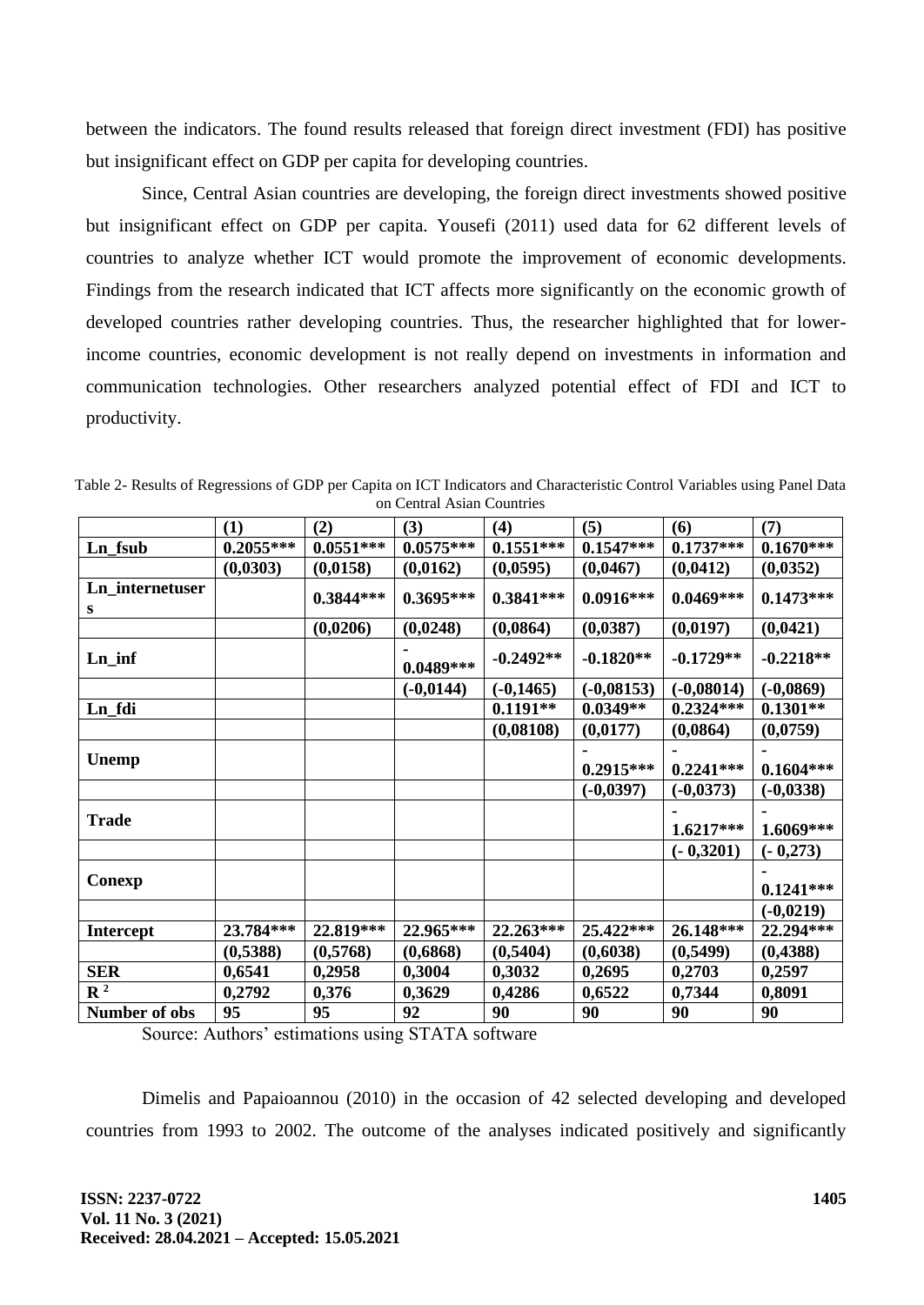effects of ICT for all sampled countries, however the impact can be even more powerful for the developing countries. Regarding to the FDI, econometric estimation showed a positive and significant effect on developed-countries, but in the case of developing countries the impact is positive but insignificant. Thus, null hypothesis has been accepted.

In our econometric model one percent increase in fixed broadband subscriptions would lead to 0.167 percent increase in GDP per capita, keeping all other variables constant. So, null hypothesis has been rejected. The variable inflation showed negative and significant effect that one percentage decrease in inflation would lead to 0.22 percent increase in GDP per capita, by keeping all other things constant in the selected Central Asian countries. The effects of fixed broadband subscriptions has been investigated and analyzed by Czernich et al., (2009), the researches proved a positive and significant effect of ICT on the economic growth, in the paper the impact of fixed broadbandinfrastructure on the growth of economy has been analyzed for 25 OECD countries from 1996 to 2007. The results indicated that a 10 percent increase in the broadband-penetration can lead to 0.9 – 1.5 percent increase in GDP growth per capita. In our example, one percent increase in the percentage of individuals using the internet can lead GDP per capita 0.22 percent increase, while all other things are constant.

Choi and Yi (2009) showed a positive and important-role of the internet use for economic development by implementing data for 208-countries for a period of 10 years (1991-2000). When evaluating, the researchers included other controlling-variables (trade openness, unemployment), and the outcome is generally followed the literature; internet usage and trade openness showed a positive and significant effect on the growth of economy while final consumption and unemployment indicated a negative effect. In the case of trade openness, one percentage increase in the rates of trade openness would lead to 1.6069% increase in GDP per capita, with keeping everything constant. Regarding to consumption expenditure and unemployment, one percentage increase in each variable separately, would cause GDP per capita to decrease by 0.1241 and 0.1603 percent respectively by keeping all other things constant.

In our investigations trade openness contributes to economic growth more than other variables, and one percentage increase in the share of trade openness would lead to 1.6069 percentage increases in GDP per capita. Meijers (2014) aimed to find out whether internet directly impacts on economic growth or it has influence on economic development more indirectly within-trade. The author used data for 162 countries from 1990 to 2008 and the results indicated that internet use does not impact directly to the economic growth but it has positive and significant affect indirectly through trade.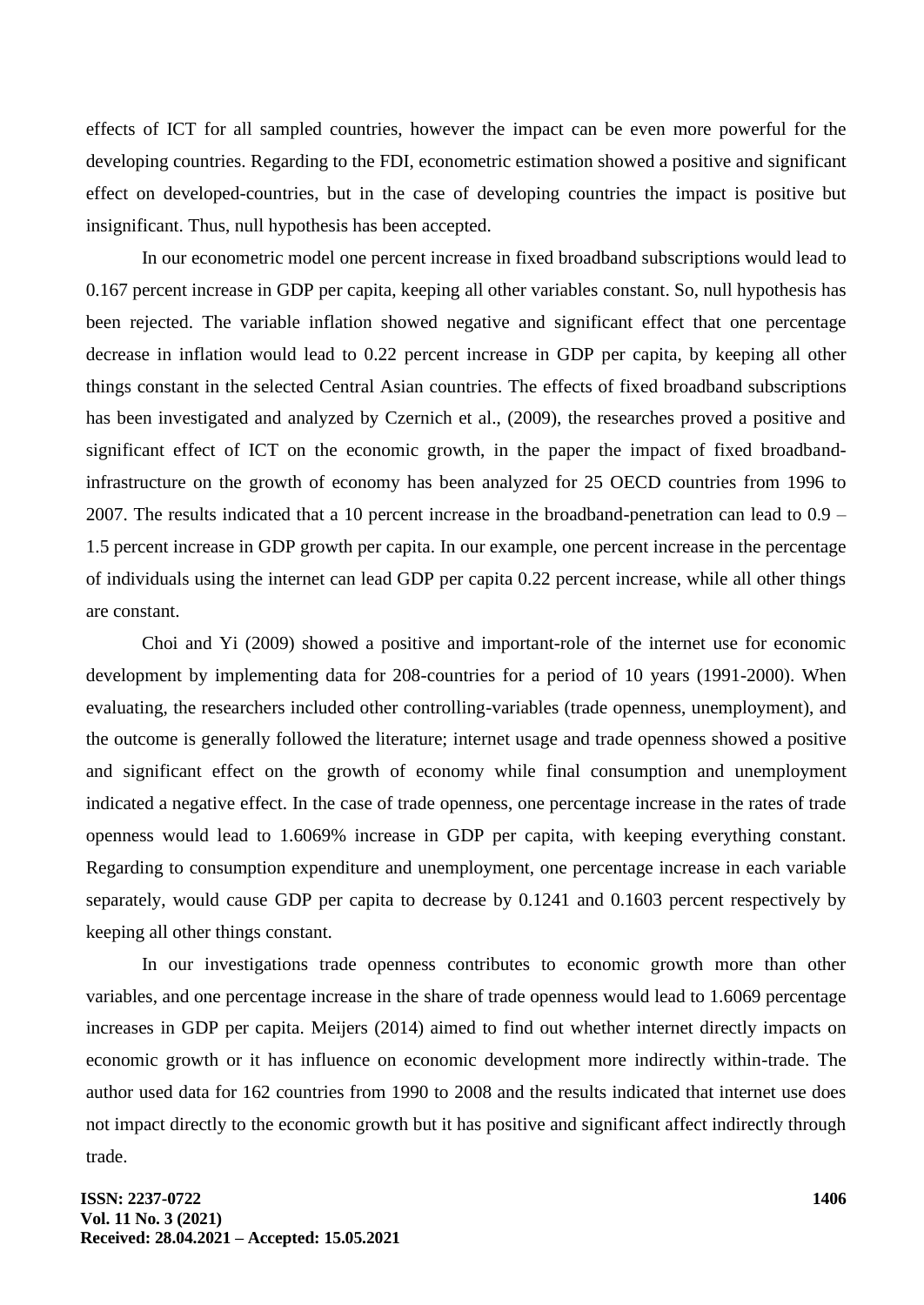#### **5. Conclusion**

With the development of the digital economy, ICT is widely penetrated in all spheres, and it is believed to improve intensive Economy growth rather than exhausting resources to maintain economic growth in the long-run, especially on a per-capita basis. The ICT undoubtedly contributes much to improve enterprises technology and socio –economic development too. It can facilitate the new countryside construction; create more comfortable urban and rural life. Extension of digital economy has become a driving force for innovative development and modernization. Rapid technological progress in the production of ICT goods and services may contribute to more rapid multi factor productivity (MFP) growth in the ICT-producing sector. Moreover, greater use of ICT may contribute to network effects, such as lower transaction costs and more rapid innovation, which will improve the overall efficiency of the economy.

Having analyzed the data implemented and obtained results, the possible interpretation and explanation with the empirical literature review, the following conclusions are driven. .In this study, two the main and very important explanatory variables of ICT and five economic control variables have been applied. The independent variables are: Fixed broadband subscriptions, percentage of individuals using the internet, foreign direct investment, inflation, trade openness, final consumption expenditure, and unemployment and capital formation. Being one of the first papers, which analyzed and evaluated the causality between ICT and economic growth in Central Asian countries, especially those 5 "stan" countries (Kazakhstan, Kyrgyzstan, Tajikistan, Turkmenistan and Uzbekistan), this paper is based on several tests and analysis, particularly, co linearity test, Hausman test, Modified Wald Test Heteroskedasticity, Wooldridge test in "autocorrelation", Correlation matrix of residuals, Pesaran's test of cross sectional independence and variance inflation test. Based on the driven tests' analyses and evaluations regarding to the issue of causality between information and communication technology (ICT) and economic growth in Central Asian countries, there the following several conclusions made according to the objectives of the study. Having followed the empirical results of recent research papers and studies, the obtained results and analyses show that ICT affects to GDP per capita positively and significantly. Therefore, one percent increase in ICT contributes to GDP per capita 0.1669 percent (fixed broadband subscriptions) and 0.2218 percent (internet usage).

In the case of economic indicators, the results released that inflation, trade openness, final consumption expenditure and unemployment impact significantly on GDP per capita in Central Asian countries. Thus, information and communication technology together with economic indicators are key part of economic development in Central Asian countries. In order to encourage sustainable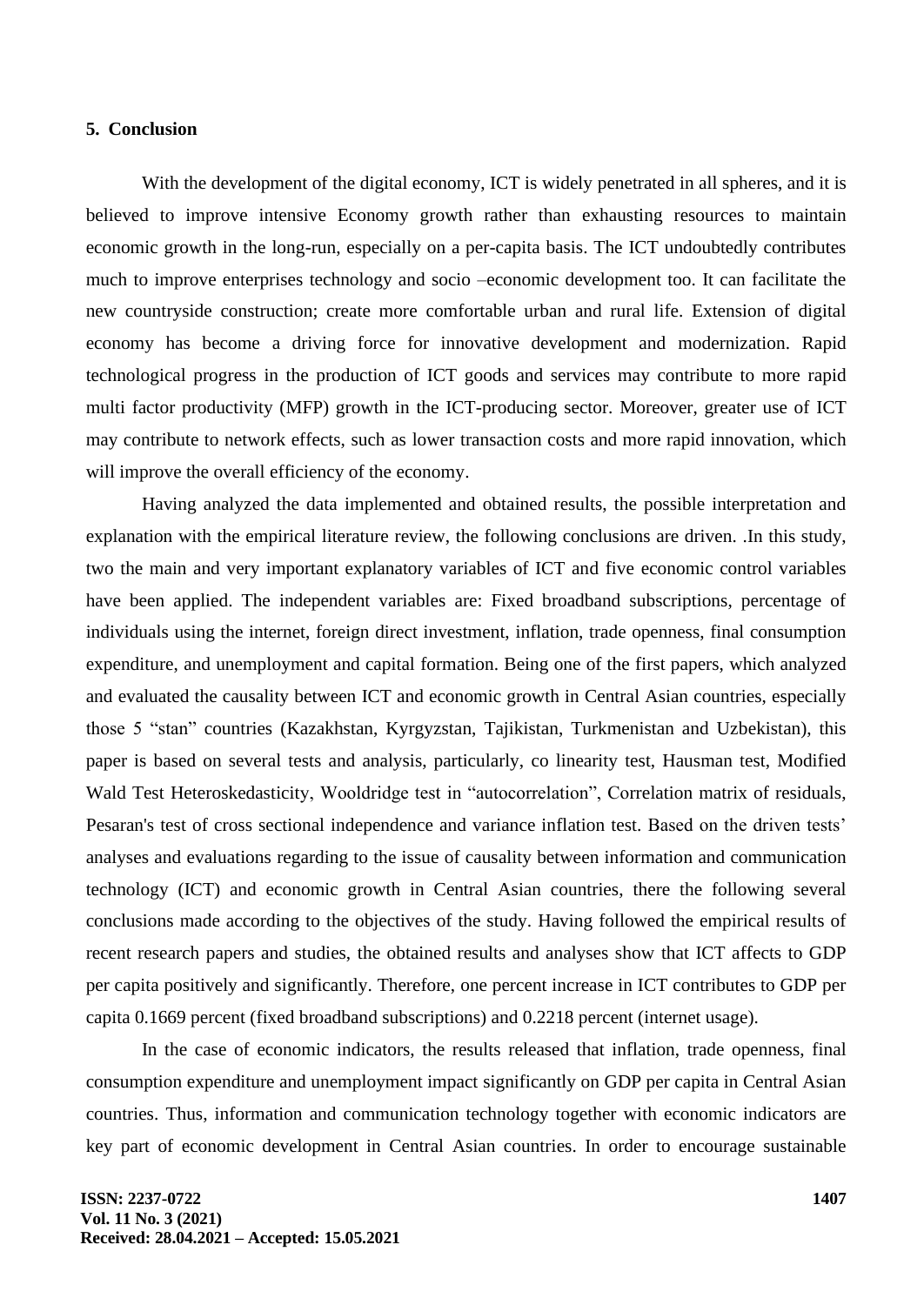economic development, governments and policy makers in Central Asian countries should put more emphasis on rising investment in mobile-phone sector, since this infrastructure is much cost effective and useful rather fixed line phones. Additionally, authorities are supposed to promote and increase ICT usage to penetrate internet use and broadband acceptation, paying more attention to shorten the divided gap between rural and urban places. To improve government management and increase efficiency in public-administration, the authorities should apply e-government. Moreover, they should encourage expanding of ICT usage in private business and organizations sectors as well by several policy remedies, for example: tax reductions, subsidy, improving e commerce and promoting public to private co-operations in order to develop telecommunication infrastructure and service. In this regard the Republic of Uzbekistan can be given as a good role model for the rest of the analyzed 4 Central Asian countries. This year at the suggestion of President Shavkat Mirziyoyev, the Republic of Uzbekistan has been named "2020- the Year of Science, Education and Development of the Digital Economy", and the President (Shavkat Mirziyoyev, 2020) stated that "for all of us, the acquisition of modern knowledge, true enlightenment and high culture should become a constant necessity of life", and the president highlighted that in this regard the ICT prevalence is the key driver.

### **References**

Chen, Y., Gong, X., Chu, C.C., & Cao, Y. (2018). Access to the internet and access to finance: Theory and evidence. *Sustainability, 10*(7), 2534. https://www.mdpi.com/2071-1050/10/7/2534

Choi, C., & Yi, M.H. (2009). The effect of the Internet on economic growth: Evidence from crosscountry panel data. *Economics Letters, 105*(1), 39-41. https://www.sciencedirect.com/science/article/abs/pii/S0165176509001773?via%3

Crandall, R.W., & Singer, H.J. (2010). The economic impact of broadband investment. *Study for Broadband America.* http://Internetinnovation.org/files/special-

reports/Economic\_Impact\_of\_Broadband\_Investment\_Broadband\_for\_America\_pdf

Czernich, N., Falck, O., Kretschmer, T., & Woessmann, L. (2009). *Broadband infrastructure and economic growth* (CESifo Working Paper No. 2861). https://papers.ssrn.com/sol3/papers.cfm?abstract\_id=1516232

Datta, A., & Agarwal, S. (2004). Telecommunications and economic growth: a panel data approach. *Applied Economics, 36*(15), 1649-1654. https://www.tandfonline.com/doi/abs/10.1080/0003684042000218552

Dimelis, S.P., & Papaioannou, S.K. (2010). FDI and ICT effects on productivity growth: A comparative analysis of developing and developed countries. *The European Journal of Development Research, 22*(1), 79-96. https://link.springer.com/article/10.1057%2Fejdr.2009.45

Farhadi, M., Ismail, R., & Fooladi, M. (2012). Information and communication technology use and economic growth. *PloS one, 7*(11), e48903.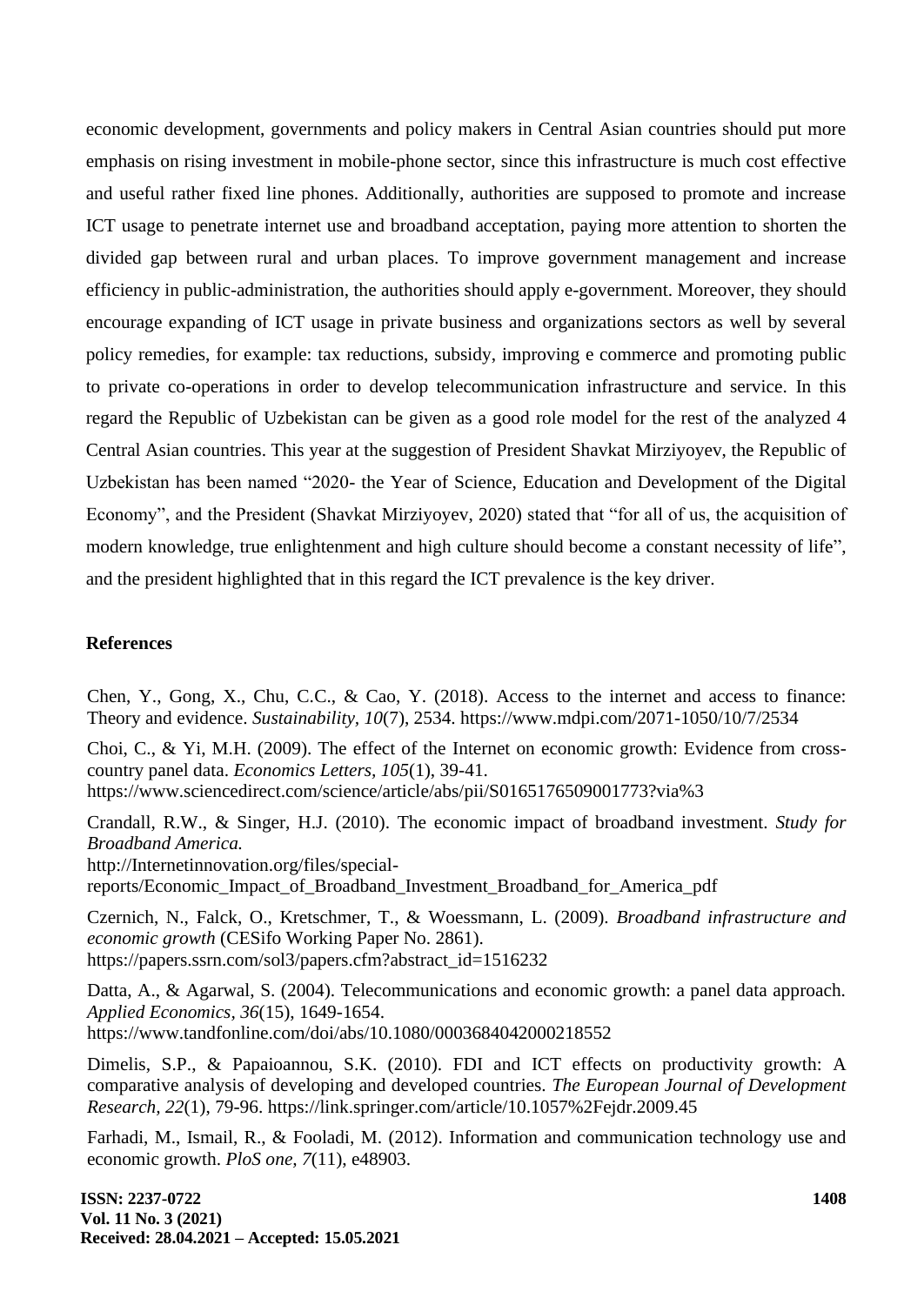https://journals.plos.org/plosone/article?id=10.1371/journal.pone.0048903

Haftu, G.G. (2019). Information communications technology and economic growth in Sub-Saharan Africa: A panel data approach. *Telecommunications Policy, 43*(1), 88-99. https://www.sciencedirect.com/science/article/abs/pii/S0308596117303737?via%3

Kalandarovna, A.G., Gaibnazarovich, G.S., Turgunovna, S.N., Shuxratovna, F.D., & Ortikmirzaevich, T.B. (2020). Methodical Aspects of Establishing a Control System over Compliance with Principles of Decent Work and Social Security in Textile Enterprises. *Journal of Advanced Research in Dynamical and Control Systems, 12*(5), 73-81. https://doi.org/10.5373/JARDCS/V12I5/20201691

Madden, G., & Savage, S.J. (1998). CEE telecommunications investment and economic growth. Information Economics and Policy, 10(2), 173-195.

https://www.sciencedirect.com/science/article/pii/S0167624597000206?via%3

Meijers, H. (2014). Does the internet generate economic growth, international trade, or both? *International Economics and Economic Policy, 11*(1), 137-163.

Meijers, H., 2014 (b). Does the Internet generate economic growth, international trade, or both? *International Economics and Economic Policy,* 11, 175–186.

Najarzadeh, R., Rahimzadeh, F., & Reed, M. (2014). Does the Internet increase labor productivity? Evidence from a cross-country dynamic panel. *Journal of Policy Modeling, 36*(6), 986-993. https://www.sciencedirect.com/science/article/pii/S0161893814000908?via%3

Nasab, E.H., & Aghaei, M. (2009). The effect of ICT on economic growth: Further evidence. *International Bulletin of Business Administration, 5*(2), 46-56.

Niebel, T. (2018). ICT and economic growth–Comparing developing, emerging and developed countries. *World Development, 104,* 197-211.

https://www.sciencedirect.com/science/article/abs/pii/S0305750X17303868?via%3

Pradhan, R.P., Mallik, G., & Bagchi, T.P. (2018). Information communication technology (ICT) infrastructure and economic growth: A causality evinced by cross-country panel data. *IIMB Management Review, 30*(1), 91-103.

https://www.sciencedirect.com/science/article/pii/S0970389618300260?via%3

Shiu, A., & Lam, P.L. (2008). Causal relationship between telecommunications and economic growth: a study of 105 countries. *In 17th Biennial Conference of the International Telecommunications Society. Montreal,* 24-27.

Stephanie, B. (2015). *Variance Inflation Factor - Statistics How To. Statistics How To.* https://www.statisticshowto.com/variance-inflation-factor/

Stephanie, B. (2016). *Wald Test: Definition, Examples, Running the Test.* https://www.statisticshowto.com/wald-test/

World Bank. (2002). Information and Communication Technologies: A World Bank Group Strategy. http://documents.worldbank.org/curated/en/421471468325303463/Information-and-communicationtechnologies-a-World-Bank-Group-strategy

World Economic Forum. (2013). The Global Information Technology Report 2013. *Digitization for Economic Growth and Job Creation.* http://www3.weforum.org/docs/WEF\_GITR\_Report\_2013.pdf